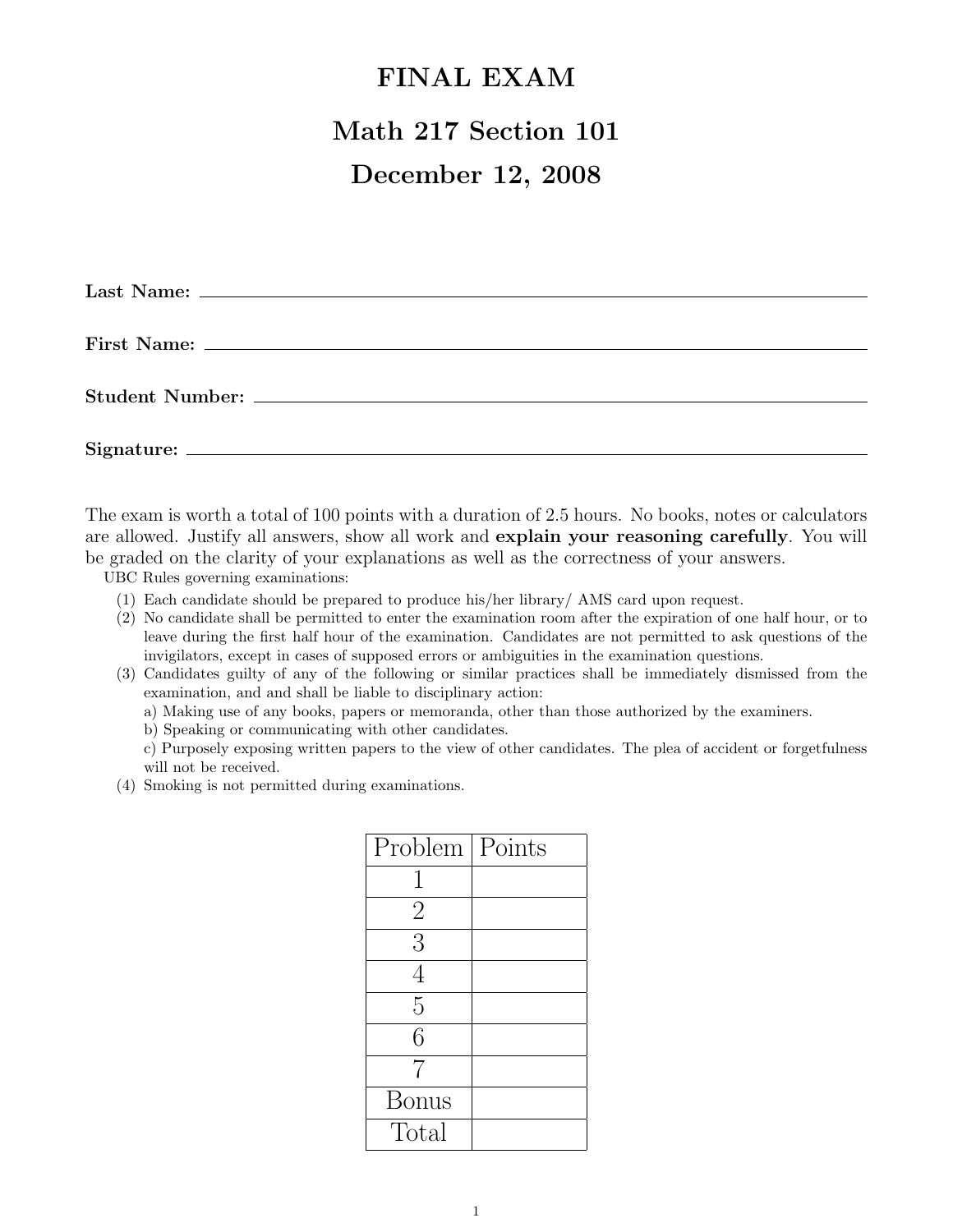#### 1.) (14 points)

Find the maximum and minimum values of

$$
f(x,y) = e^{-2x^2 - y^2}(x^2 + 2y^2)
$$

on the set  $D = \{(x, y)|2x^2 + y^2 \le 4\}.$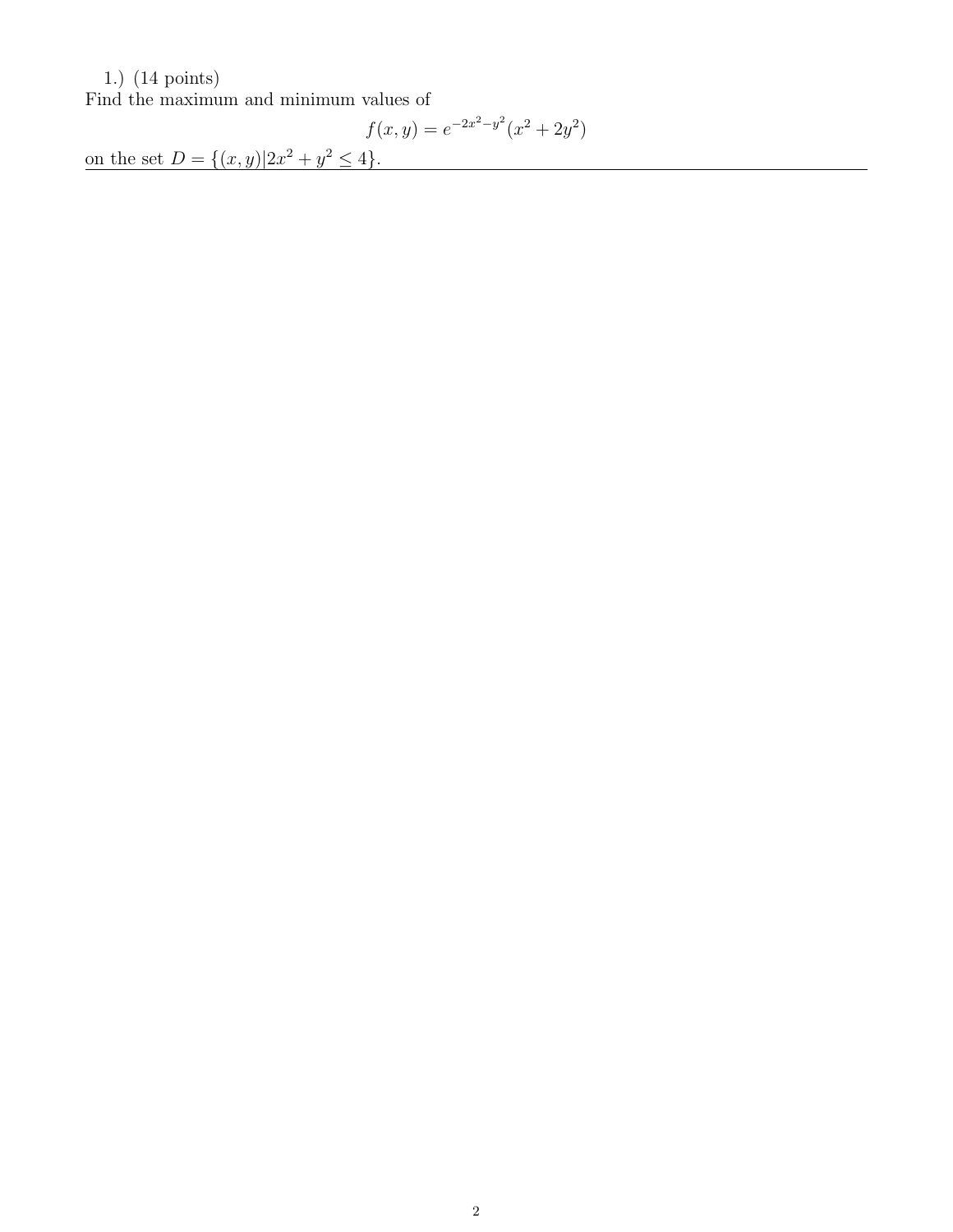2.) (14 points) Let  $\hat{F}(x, y, z) = <0, e^y \sin(x), e^z \sin(x) >$ . a) Find the curl of  $\hat{F}$ .

b) Find a function  $h(x, y, z)$  such that the vector field

 $\hat{G}(x, y, z) =$ 

is conservative. Find a function  $g(x, y, z)$  such that  $\hat{G}(x, y, z) = \nabla g(x, y, z)$ .

c) Calculate  $\int_C \hat{G} \cdot d\hat{r}$ , where C is parametrized by  $x(t) = t$ ,  $y(t) = \sin(t)$  and  $z(t) = \sin(t)$  for  $0 \leq t \leq \frac{\pi}{2}$  $\frac{\pi}{2}$ .

d) Find  $\bar{f}_C \hat{F} \cdot d\hat{r}$ , where C is given as in c). (Hint: Use the results from b) and c))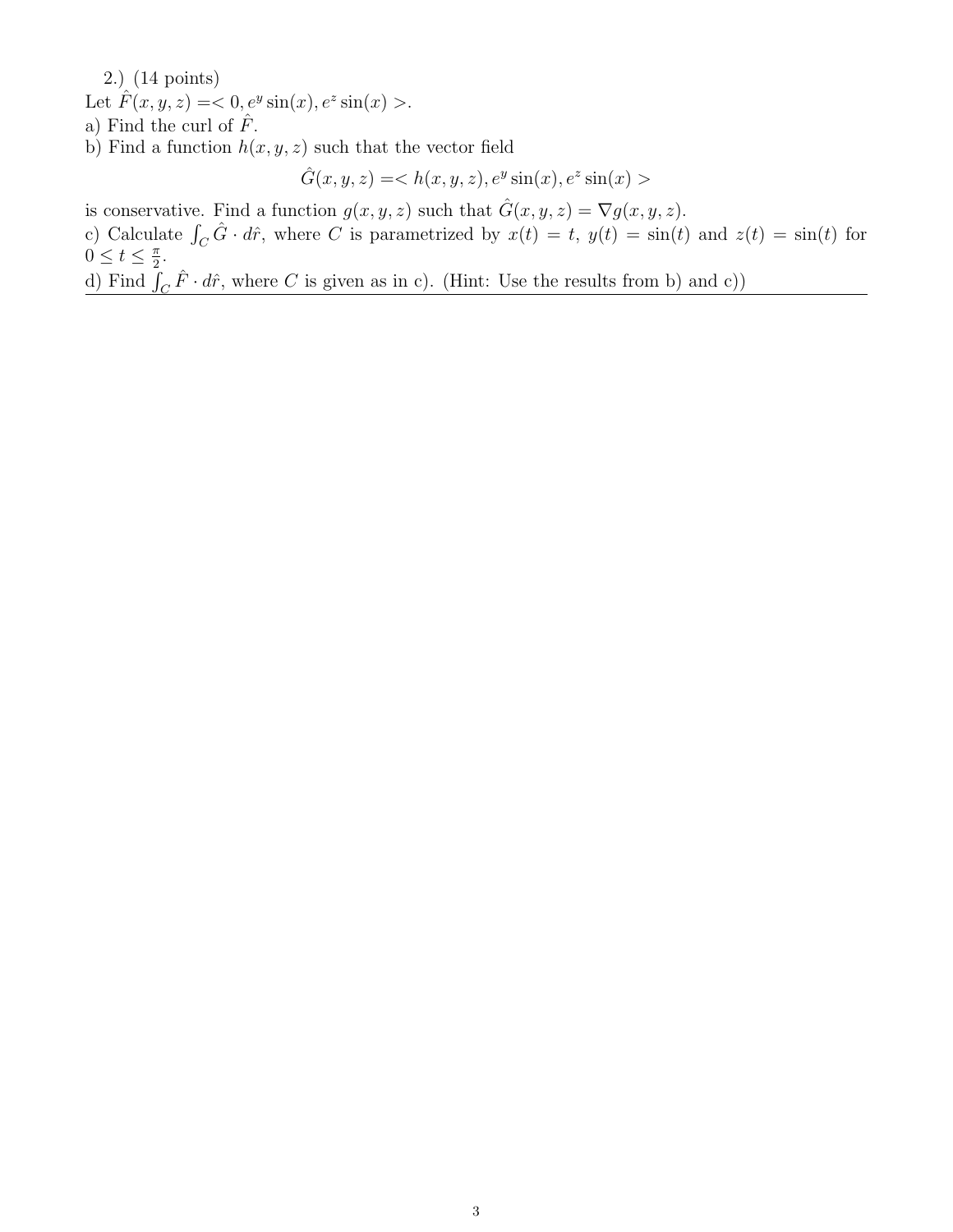3.) (14 points) Find the maximum and minimum values of  $f(x, y, z) = 4x-2y$  subject to the constraints  $2z-x-y =$  $4 \text{ and } x^2 + z^2 = 1.$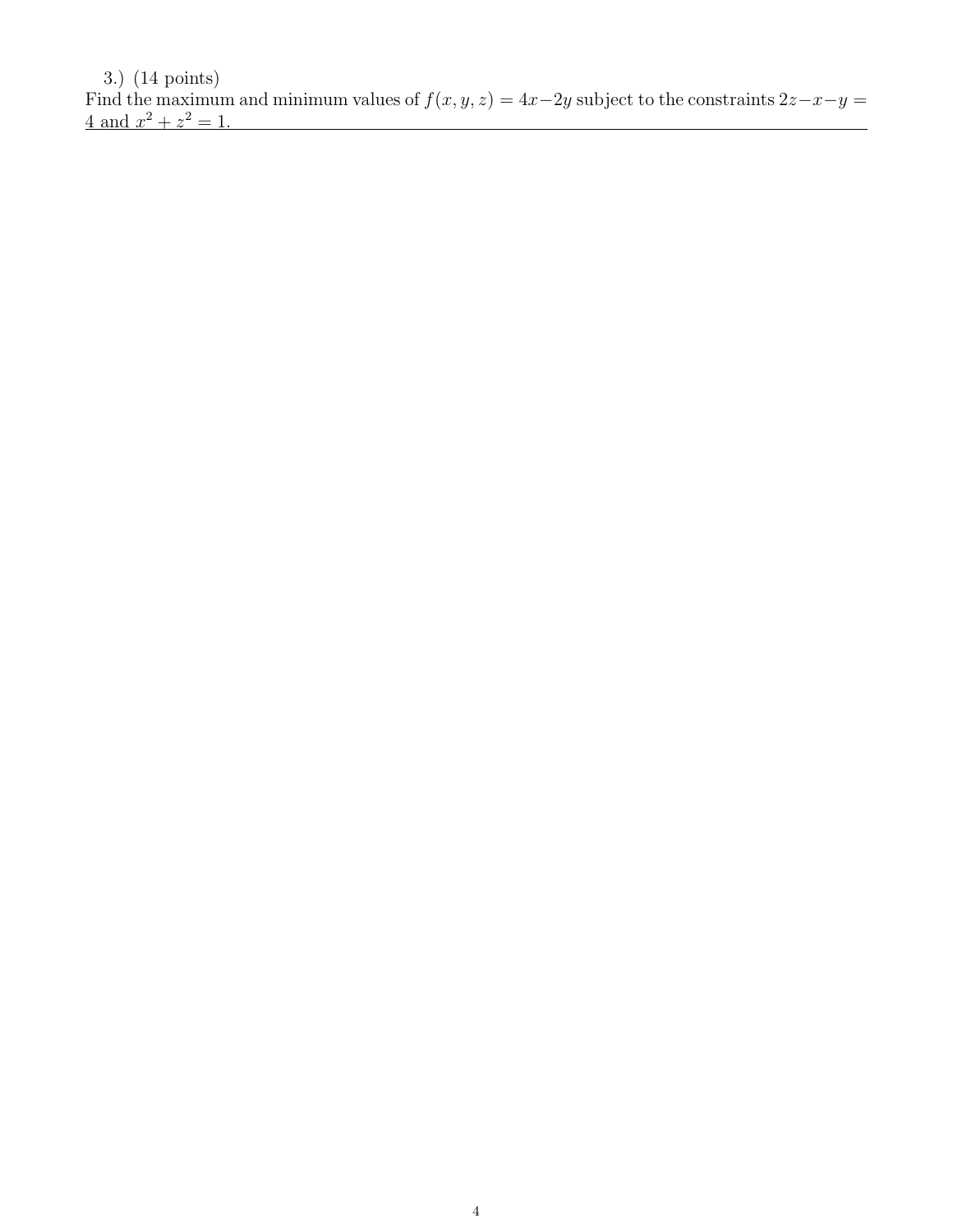### 4.) (16 points)

Use the divergence theorem to calculate the flux of

$$
\hat{F}(x, y, z) = \langle x(y + y^2) - \frac{x^3}{3}, x^2y - \frac{1}{2}y^2 - \frac{y^3}{3}, z + (x^3 + 1)y \rangle
$$
  
across the surface S given by  $z = 4 - x^2 - y^2, z \ge 0$ .

5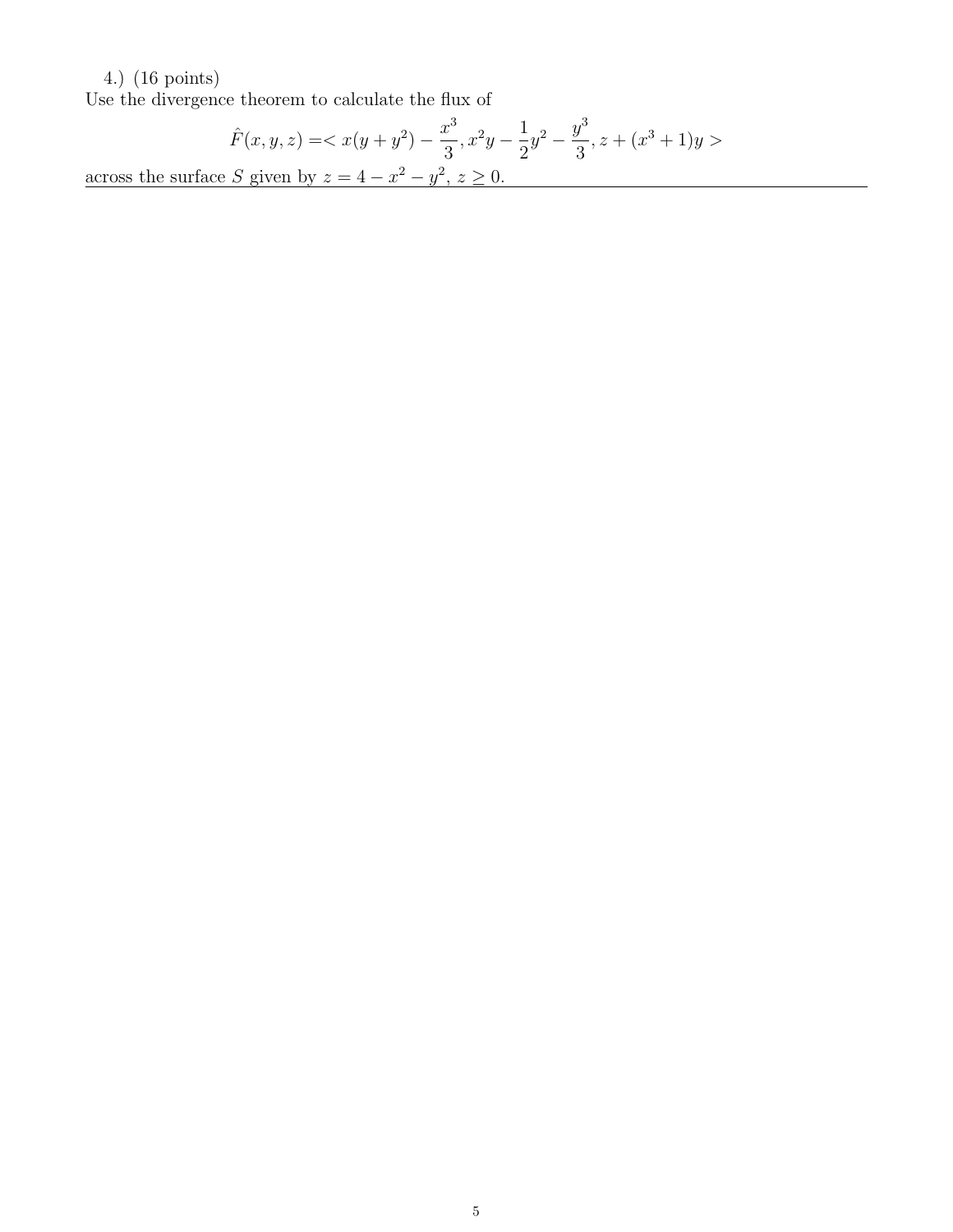5.) (14 points) Evaluate the following integrals a)  $\int_0^1 \int_{x^2}^1 x^3 e^{2y^3} dy dx$ b)  $\int_0^8 \int_{\sqrt[3]{y}}^2 3$ √  $\overline{x^4+9}$  dxdy.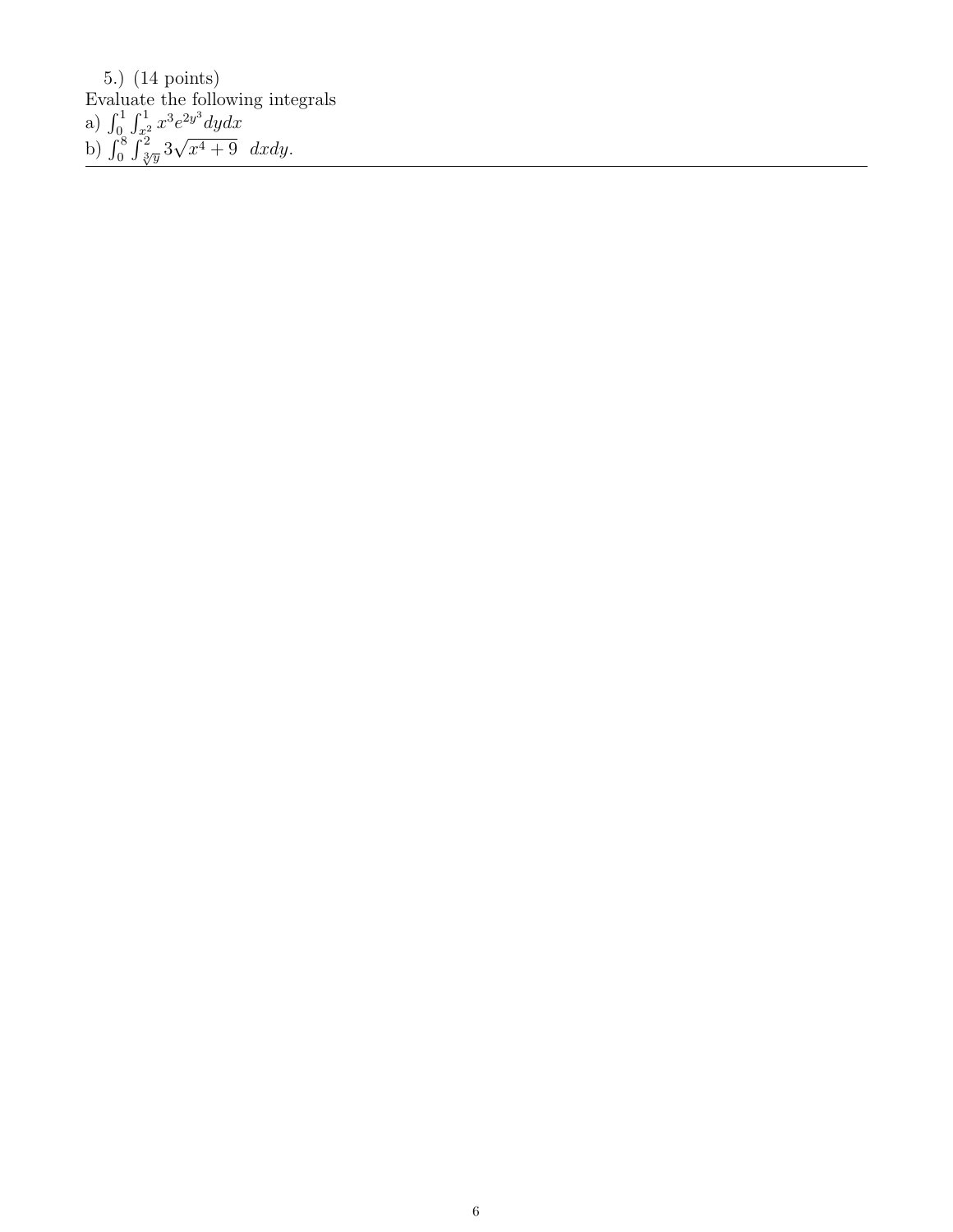6.) (14 points)

Let S be the part of the plane  $x + y + z = 1$  that lies in the first octant (that is the region where  $x \geq 0$ ,  $y \geq 0$  and  $z \geq 0$ ), and let C be the boundary of S oriented counterclockwise when viewed from above. Moreover let

$$
\hat{F}(x, y, z) = \langle y \cos(2\pi x), e^x + 2, 1 - y(z - 1) \rangle.
$$

a) Find the curl of  $\hat{F}$ .

b) Use Stokes' theorem to evaluate  $\int_C \hat{F} \cdot d\hat{r}$ .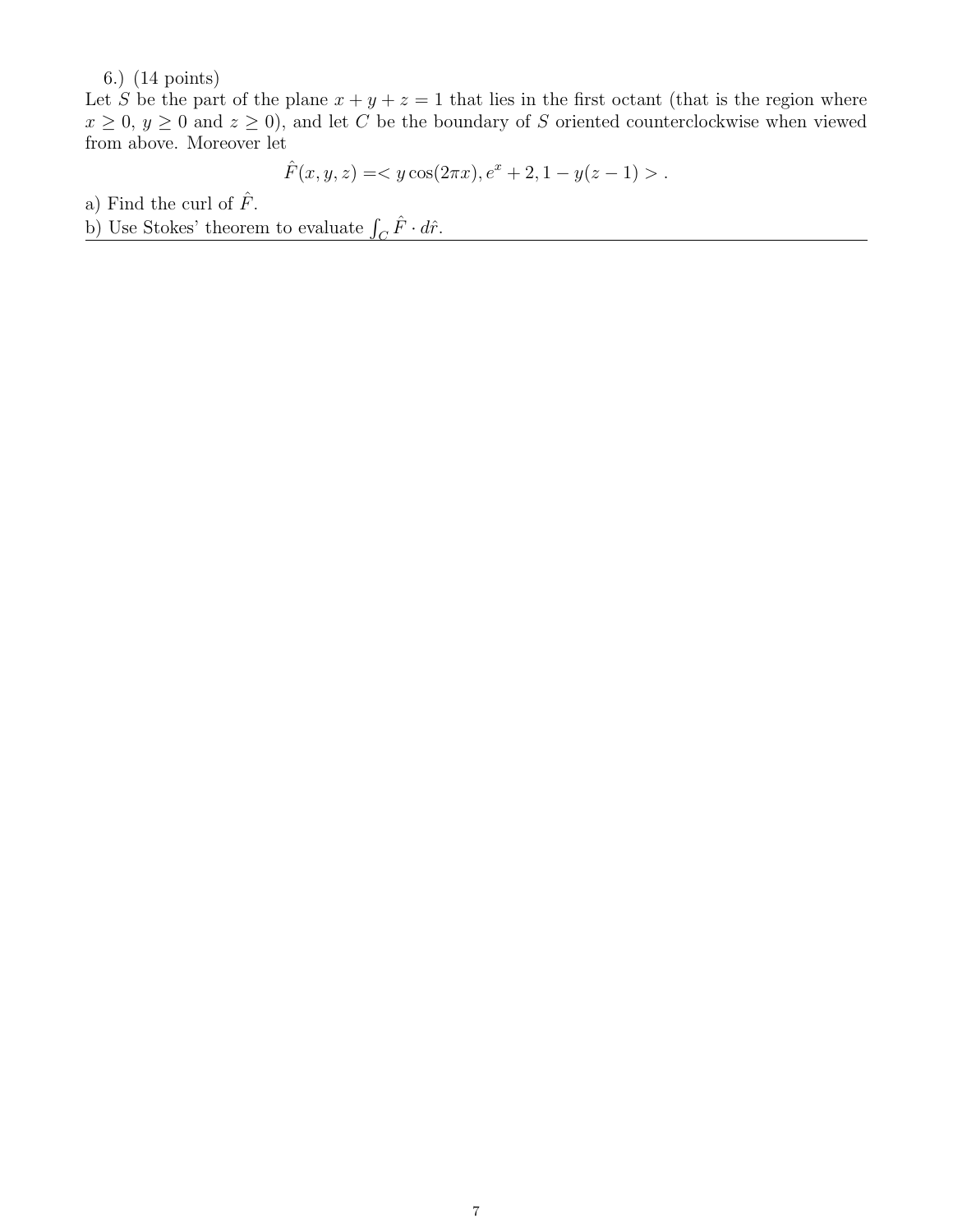7.) (14 points) Evaluate

$$
\int \int \int_E \frac{e^z}{\sqrt{4 - x^2 - y^2}} dV,
$$

where E is the subset of the solid sphere  $x^2 + y^2 + z^2 \le 4$  which lies inside the cylinder  $x^2 + y^2 = 1$ and above the xy-plane.